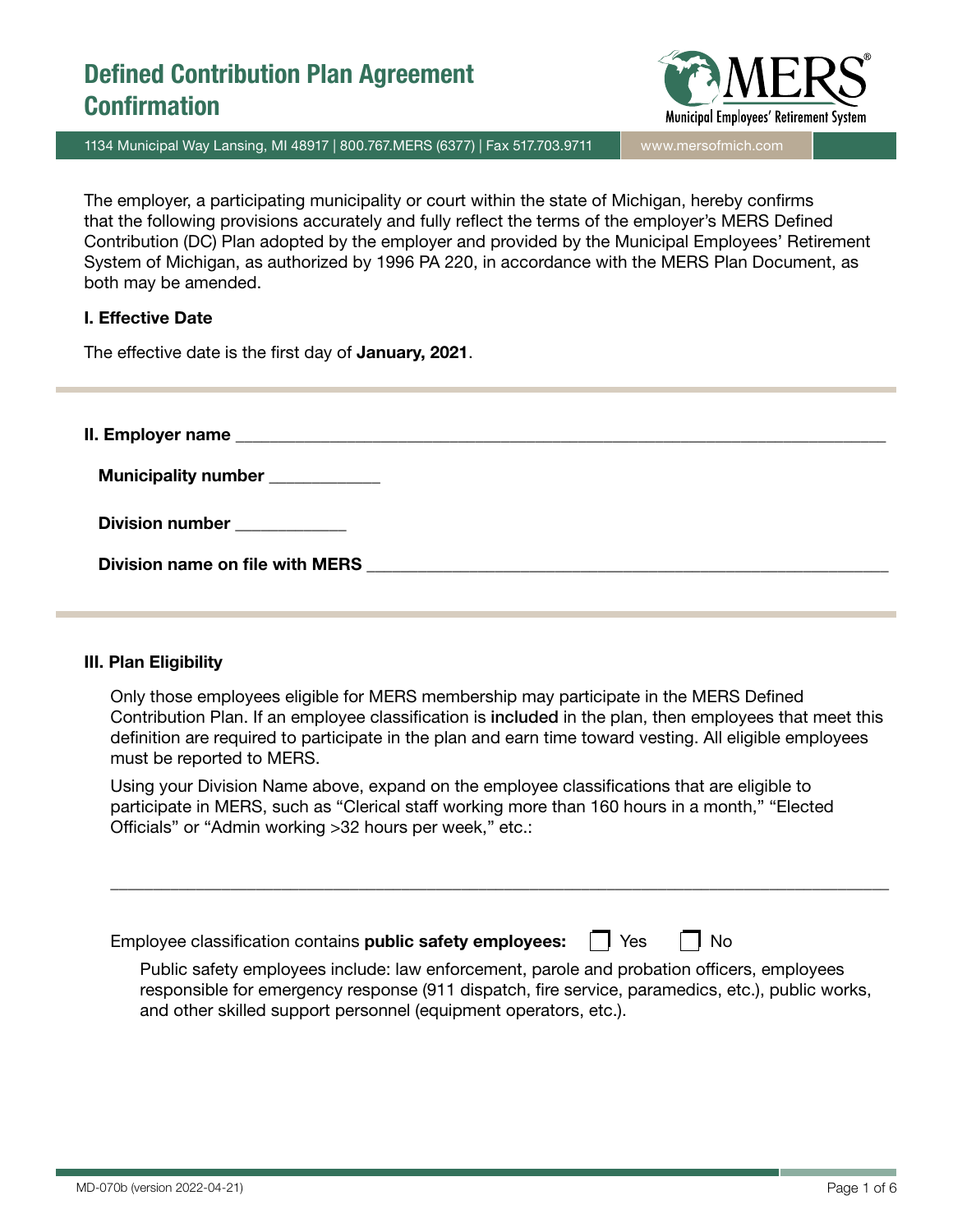EMPLOYER NAME: DIV:

Please record whether any individuals in the employee division under the following classifications are *included* or *excluded* from eligibility. For classifications in which you have no such employees in the division, please check "Not Employed."

To further define eligibility (select all that apply):

| <b>Employee Classification</b>                                                                      | Included | <b>Excluded</b> | <b>Not</b><br><b>Employed</b> |
|-----------------------------------------------------------------------------------------------------|----------|-----------------|-------------------------------|
| <b>Temporary Employees:</b> Those who will work for the municipality fewer than<br>months in total. |          |                 |                               |
| <b>Part-Time Employees:</b> Those who regularly work fewer than _______<br>per .                    |          |                 |                               |
| <b>Seasonal Employees:</b> Those who will work for the municipality<br>from<br>to only.             |          |                 |                               |
| <b>Voter-Elected Officials</b>                                                                      |          |                 |                               |
| Appointed Officials: An official appointed to a voter-elected office.                               |          |                 |                               |
| <b>Contract Employees</b>                                                                           |          |                 |                               |

### Probationary Periods (select one):

 $\mathbf{I}$ Please indicate whether this division is subject to any probationary period.

Probationary periods are allowed in one-month increments, no longer than 12 months. During this probationary period, the employer will not report or provide service.

The probationary period will be \_\_\_\_\_\_ month(s).

Comments:

Contributions will begin with the employee's date of hire (no Probationary Period). Effective with the date of hire, wages paid and any associated contributions must be submitted to MERS.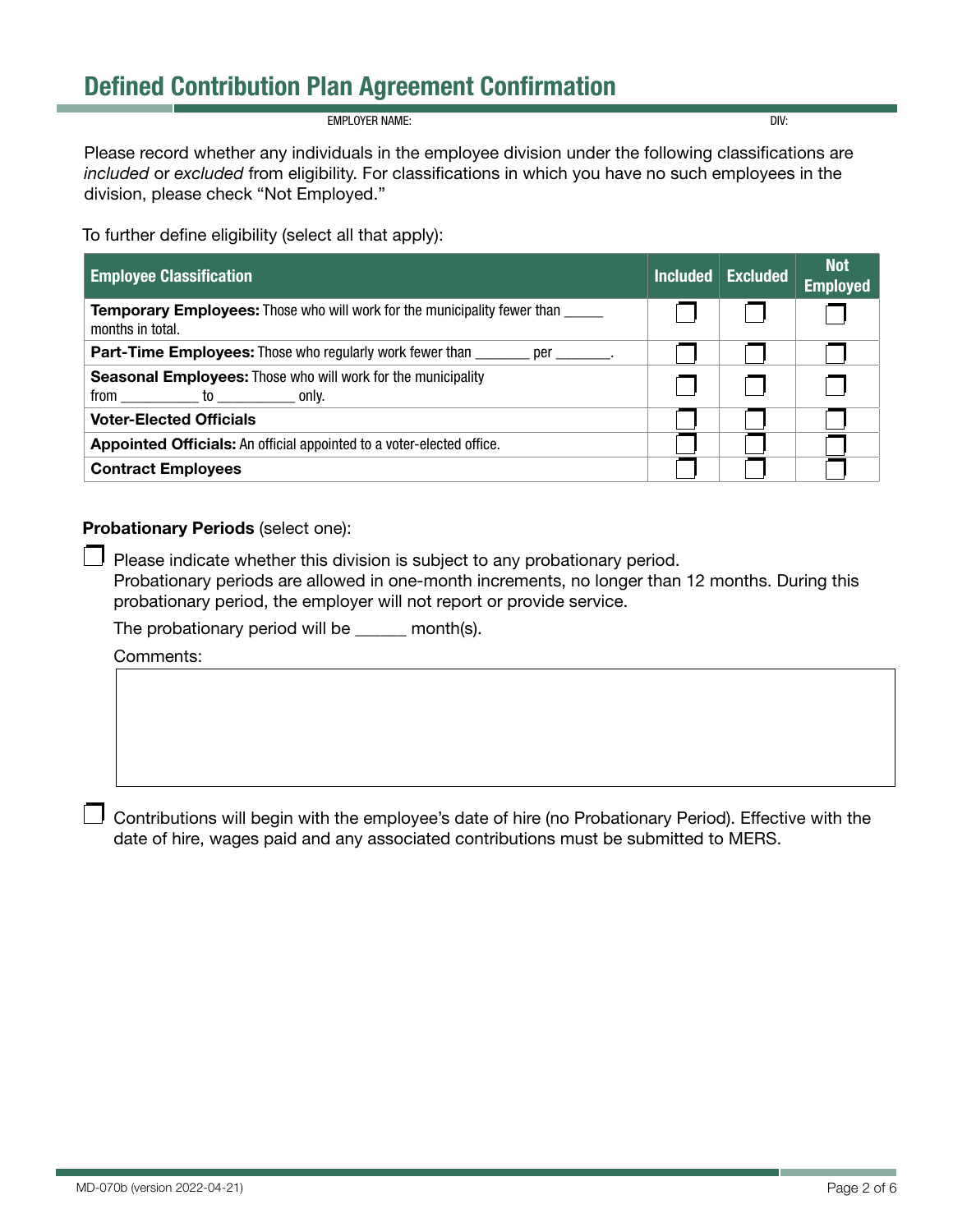### EMPLOYER NAME: DIV:

### IV. Provisions

#### 1. Leaves of Absence

Regardless of whether an employee is earning a wage while on the following types of leave:

- Third-party wages are not used in determining contributions for periods of leave.
- Vesting under elapsed time continues to accrue even if wages are not earned and contributions are zero.

*Note:* Employers who determine vesting based on an "hours-reported" method, should report actual worked hours for the month where there was a leave.

Types of leave include:

- Short Term and Long Term Disability
- Workers Compensation
- Unpaid Family Medical Leave Act (FMLA)

Leaves of absence due to military service are governed by the federal *Uniformed Services Employment and Reemployment Rights Act* of 1994 (USERRA), IRC 414(u), effective January 1, 2007, IRC 401(a)(37).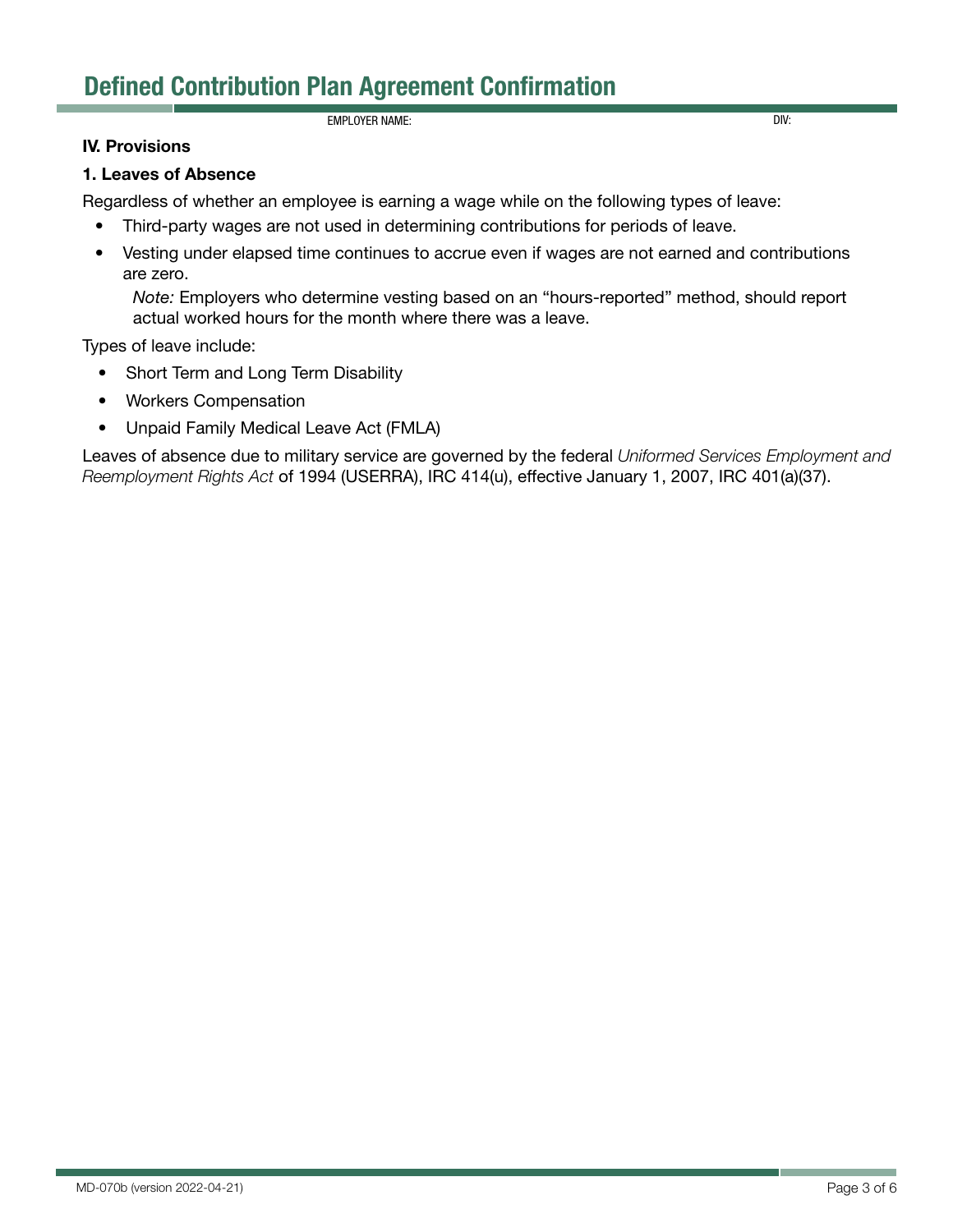**EMPLOYER NAME:** DIV:

### 2. Definition of Compensation

The Definition of Compensation selected must be used when determining both employer and employee contributions. Employers may include wage information along with employee and employer contributions when submitting wage/contribution reports to MERS.

| Record your Definition of Compensation here if it                                                                                                                                                                                  |                                                      |                                   |                                                      |
|------------------------------------------------------------------------------------------------------------------------------------------------------------------------------------------------------------------------------------|------------------------------------------------------|-----------------------------------|------------------------------------------------------|
| meets any of these Standard Options. If it does not,                                                                                                                                                                               |                                                      |                                   |                                                      |
| please skip this table to proceed to page 5.                                                                                                                                                                                       | <b>Base Wages</b>                                    | <b>Box 1 Wages</b>                | <b>Gross Wages</b>                                   |
| <b>Types of Compensation</b>                                                                                                                                                                                                       |                                                      |                                   |                                                      |
| <b>Regular Wages</b><br>Salary or hourly wage X hours<br>PTO used (sick, vacation, personal, bereavement, holiday leave, or unclassified)<br>On-call pay                                                                           | All Regular Wages<br>included                        | All Regular Wages<br>included     | All Regular Wages<br>included                        |
| <b>Other Wages</b><br>Shift differentials<br>Overtime<br>Severance issued over time (weekly/bi-weekly)                                                                                                                             | Excluded                                             | All Other Wages<br>included       | All Other Wages<br>included                          |
| <b>Lump Sum Payments</b><br>PTO cash-out<br>Longevity<br><b>Bonuses</b><br>Merit pay<br>Job certifications<br><b>Educational degrees</b><br>Moving expenses<br>Sick payouts<br>Severance (if issued as lump sum)                   | Excluded                                             | All Lump Sum<br>Payments included | All Lump Sum<br>Payments included                    |
| <b>Taxable Payments</b><br>Travel through a non-accountable plan (i.e. mileage not tracked for reimbursement)<br>Prizes, gift cards<br>Personal use of a company car<br>Car allowance                                              | Excluded                                             | All Taxable<br>Payments included  | All Taxable<br>Payments included                     |
| Reimbursement of Nontaxable Expenses (as defined by the IRS)<br>Gun, tools, equipment, uniform<br>Phone<br><b>Fitness</b><br>Mileage reimbursement<br>Travel through an accountable plan (i.e. tracking mileage for reimbursement) | Excluded                                             | Excluded                          | Excluded                                             |
| <b>Types of Deferrals</b>                                                                                                                                                                                                          |                                                      |                                   |                                                      |
| <b>Elective Deferrals of Employee Premiums/Contributions</b><br>457 employee and employer contributions<br>125 cafeteria plan, FSAs and HSAs<br><b>IRA</b> contributions                                                           | <b>All Elective</b><br>Deferrals included            | Excluded                          | <b>All Elective Deferrals</b><br>included            |
| <b>Types of Benefits</b>                                                                                                                                                                                                           |                                                      |                                   |                                                      |
| <b>Nontaxable Fringe Benefits of Employees</b><br>Health plan, dental, vision benefits<br>Workers compensation premiums<br>Short- or Long-term disability premiums<br>Group term or whole life insurance $<$ \$50,000              | All Nontaxable<br><b>Fringe Benefits</b><br>included | Excluded                          | All Nontaxable<br><b>Fringe Benefits</b><br>included |
| <b>Mandatory Contributions</b>                                                                                                                                                                                                     | All Mandatory<br>Contributions<br>included           | Excluded                          | All Mandatory<br>Contributions<br>included           |
| <b>Taxable Fringe Benefits</b><br>Clothing reimbursement<br>Stipends for health insurance opt out payments<br>Group term life insurance $> $50,000$                                                                                | Excluded                                             | Excluded                          | All Taxable Fringe<br><b>Benefits included</b>       |
| <b>Other Benefits / Lump Sum Payments</b><br>Workers compensation settlement payments                                                                                                                                              | Excluded                                             | Excluded                          | All Other Lump Sum<br><b>Benefits included</b>       |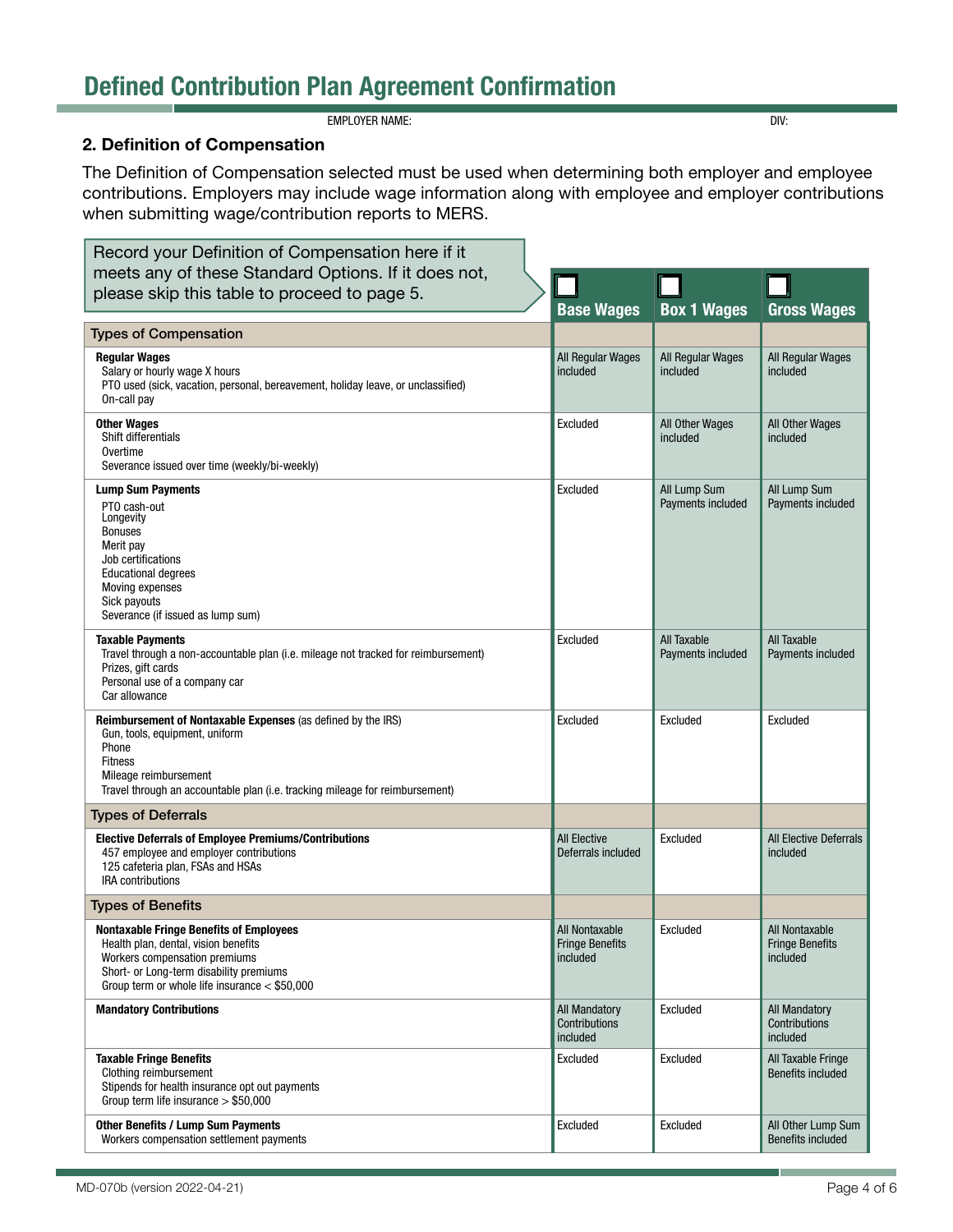**EMPLOYER NAME:** DIV:

### **SKIP THIS TABLE** if you selected one of the standard definitions of compensation on page 4.

| <b>CUSTOM:</b> If you choose this option, you must select boxes in each section you would like to include in your Definition of<br>Compensation. You will be responsible for additional reporting details to track custom definitions. |                                                                                                                                                                                                                                |  |  |  |
|----------------------------------------------------------------------------------------------------------------------------------------------------------------------------------------------------------------------------------------|--------------------------------------------------------------------------------------------------------------------------------------------------------------------------------------------------------------------------------|--|--|--|
| <b>Types of Compensation</b>                                                                                                                                                                                                           |                                                                                                                                                                                                                                |  |  |  |
| Regular Wages (paid time, or time as though working, within the pay period)                                                                                                                                                            |                                                                                                                                                                                                                                |  |  |  |
| Salary or hourly wage X hours                                                                                                                                                                                                          | On-call pay                                                                                                                                                                                                                    |  |  |  |
| PTO used (sick, vacation, personal, bereavement, holiday leave, or unclassified)                                                                                                                                                       |                                                                                                                                                                                                                                |  |  |  |
| Other Wages apply: YES <sup>N</sup> NO                                                                                                                                                                                                 |                                                                                                                                                                                                                                |  |  |  |
| Shift differentials                                                                                                                                                                                                                    | Severance issued over time (weekly/bi-weekly)                                                                                                                                                                                  |  |  |  |
| <b>Overtime</b>                                                                                                                                                                                                                        |                                                                                                                                                                                                                                |  |  |  |
| <b>Lump Sum Payments</b> apply: <b>YES</b> NO (check all that apply)                                                                                                                                                                   |                                                                                                                                                                                                                                |  |  |  |
| PTO (Paid Time Off)                                                                                                                                                                                                                    | Comp time                                                                                                                                                                                                                      |  |  |  |
| Vacation                                                                                                                                                                                                                               | Annual holiday pay                                                                                                                                                                                                             |  |  |  |
| Personal                                                                                                                                                                                                                               | Hazard pay                                                                                                                                                                                                                     |  |  |  |
| Longevity                                                                                                                                                                                                                              | Job certifications                                                                                                                                                                                                             |  |  |  |
| Bonuses                                                                                                                                                                                                                                | <b>Educational degrees</b>                                                                                                                                                                                                     |  |  |  |
| Merit pay                                                                                                                                                                                                                              | Moving expenses                                                                                                                                                                                                                |  |  |  |
| Sick payouts                                                                                                                                                                                                                           | Severance                                                                                                                                                                                                                      |  |  |  |
|                                                                                                                                                                                                                                        | Other:                                                                                                                                                                                                                         |  |  |  |
| Taxable Payments apply: YES <sup>N</sup> NO                                                                                                                                                                                            |                                                                                                                                                                                                                                |  |  |  |
| Travel through a non-accountable plan (i.e. mileage not tracked for reimbursement)                                                                                                                                                     |                                                                                                                                                                                                                                |  |  |  |
| Prizes, gift cards                                                                                                                                                                                                                     | Car allowance                                                                                                                                                                                                                  |  |  |  |
| Personal use of a company car                                                                                                                                                                                                          | Other:                                                                                                                                                                                                                         |  |  |  |
| NO<br><b>Reimbursement of Nontaxable Expenses (as defined by the IRS) apply: YES</b>                                                                                                                                                   |                                                                                                                                                                                                                                |  |  |  |
| Gun, tools, equipment, uniform                                                                                                                                                                                                         | Mileage reimbursement                                                                                                                                                                                                          |  |  |  |
| Phone                                                                                                                                                                                                                                  | Travel through an accountable plan (i.e. tracking mileage for reimbursement)                                                                                                                                                   |  |  |  |
| <b>Fitness</b>                                                                                                                                                                                                                         | Other: the contract of the contract of the contract of the contract of the contract of the contract of the contract of the contract of the contract of the contract of the contract of the contract of the contract of the con |  |  |  |
| <b>Types of Deferrals</b>                                                                                                                                                                                                              |                                                                                                                                                                                                                                |  |  |  |
| Elective Deferrals of Employee Premiums/Contributions apply: YES<br>N0                                                                                                                                                                 |                                                                                                                                                                                                                                |  |  |  |
| 457 employee and employer contributions                                                                                                                                                                                                | <b>IRA</b> contributions                                                                                                                                                                                                       |  |  |  |
| 125 cafeteria plan, FSAs and HSAs                                                                                                                                                                                                      | Other:                                                                                                                                                                                                                         |  |  |  |
| <b>Types of Benefits</b>                                                                                                                                                                                                               |                                                                                                                                                                                                                                |  |  |  |
| Nontaxable Fringe Benefits of Employees apply: YES<br>NO I                                                                                                                                                                             |                                                                                                                                                                                                                                |  |  |  |
| Health plan, dental, vision benefits                                                                                                                                                                                                   |                                                                                                                                                                                                                                |  |  |  |
| Workers compensation premiums                                                                                                                                                                                                          | Group term or whole life insurance < \$50,000                                                                                                                                                                                  |  |  |  |
| Short- or Long-term disability premiums                                                                                                                                                                                                |                                                                                                                                                                                                                                |  |  |  |
| Mandatory Contributions apply: YES NO                                                                                                                                                                                                  |                                                                                                                                                                                                                                |  |  |  |
| Defined Benefit employee contributions                                                                                                                                                                                                 |                                                                                                                                                                                                                                |  |  |  |
| MERS Health Care Savings Program employee contributions                                                                                                                                                                                |                                                                                                                                                                                                                                |  |  |  |
| Taxable Fringe Benefits apply: YES <sup>N</sup> NO                                                                                                                                                                                     |                                                                                                                                                                                                                                |  |  |  |
| Clothing reimbursement                                                                                                                                                                                                                 | Group term life insurance $> $50,000$                                                                                                                                                                                          |  |  |  |
| Stipends for health insurance opt out payments                                                                                                                                                                                         |                                                                                                                                                                                                                                |  |  |  |
| Other Benefits / Lump Sum Payments apply: YES<br>NO                                                                                                                                                                                    |                                                                                                                                                                                                                                |  |  |  |
| Workers compensation settlement payments                                                                                                                                                                                               |                                                                                                                                                                                                                                |  |  |  |
|                                                                                                                                                                                                                                        |                                                                                                                                                                                                                                |  |  |  |